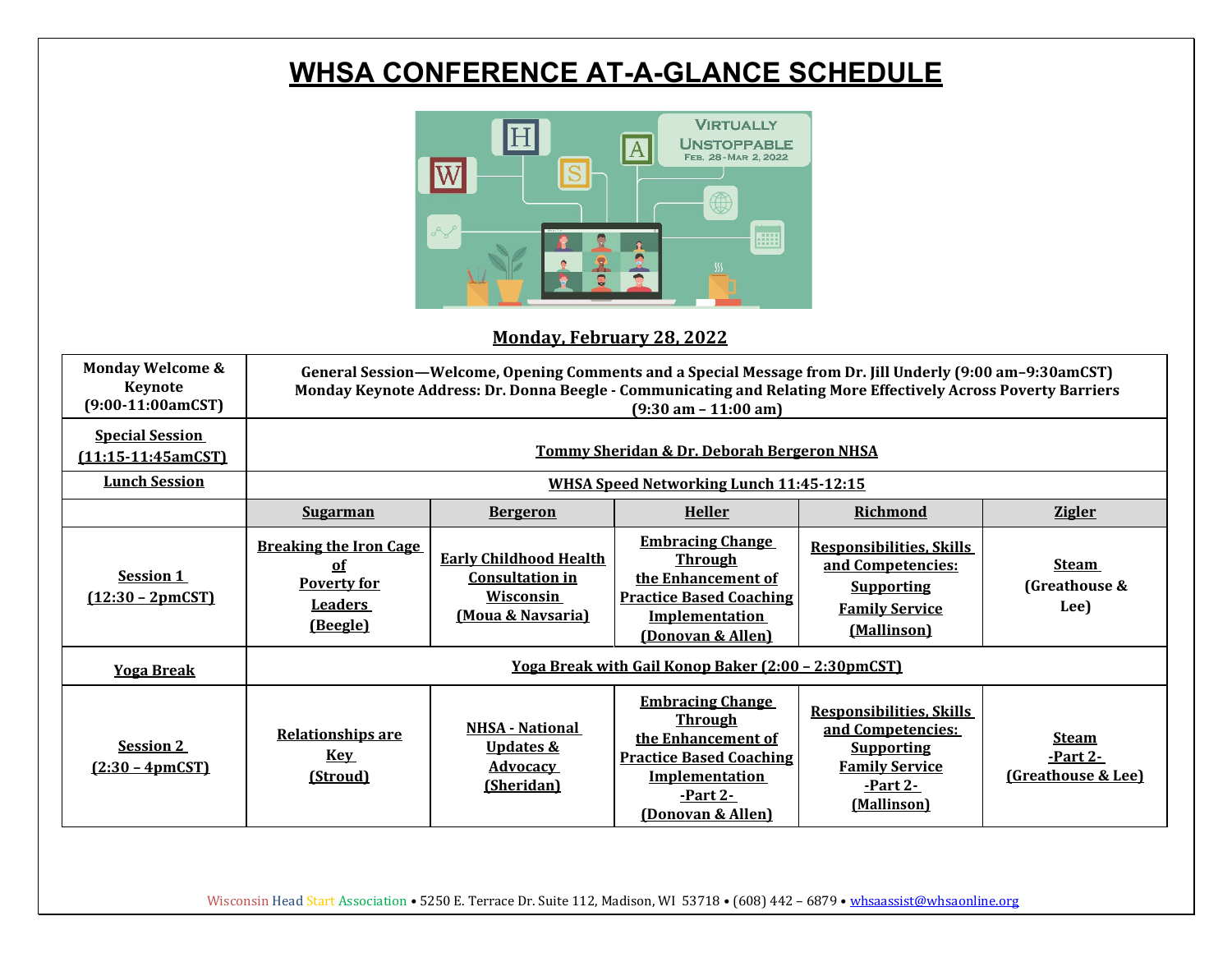## **WHSA CONFERENCE AT-A-GLANCE SCHEDULE**



#### **Tuesday, March 1, 2022**

| <b>Morning Yoga</b>                                                | <u> Morning Yoga with Gail Konop Baker (9:00 - 9:30amCST)</u>                                                                                     |                                                                                                    |                                                                                                                      |                                                                                                                       |                                                                                                                         |  |  |  |
|--------------------------------------------------------------------|---------------------------------------------------------------------------------------------------------------------------------------------------|----------------------------------------------------------------------------------------------------|----------------------------------------------------------------------------------------------------------------------|-----------------------------------------------------------------------------------------------------------------------|-------------------------------------------------------------------------------------------------------------------------|--|--|--|
| <b>Tuesday General Session</b><br>& Keynote<br>$(9:30-11:00amCST)$ | General Session-CSC & BoD Recognition (9:30 am - 10:00amCST)<br>Tuesday Keynote Address-Kobe Campbell: Calming to Connect (10:00 am - 11:00amCST) |                                                                                                    |                                                                                                                      |                                                                                                                       |                                                                                                                         |  |  |  |
| <b>Sponsor Session/Break</b>                                       | The Registry Sponsor Session (11:15 - 11:45amCST)                                                                                                 |                                                                                                    |                                                                                                                      |                                                                                                                       |                                                                                                                         |  |  |  |
| <b>Sponsor Session/Break</b>                                       | Learning Genie Sponsor Session (11:45-12:15)                                                                                                      |                                                                                                    |                                                                                                                      |                                                                                                                       |                                                                                                                         |  |  |  |
|                                                                    | <b>Sugarman</b>                                                                                                                                   | <b>Bergeron</b>                                                                                    | <b>Heller</b>                                                                                                        | Richmond                                                                                                              | <b>Zigler</b>                                                                                                           |  |  |  |
| <b>Session 3</b><br>$(12:30 - 2pmCST)$                             | <b>Region V</b><br><b>Updates</b><br>(Jason R)                                                                                                    | See, Guide, Trust<br>(Lewis)                                                                       | <b>How to Create</b><br>Calm<br>(Campbell)                                                                           | <b>Wipfli-Accelerated</b><br>Onboarding,<br><b>Coaching Strategies</b><br>& Employee<br><b>Retention</b><br>(Jelinek) | <b>Supporting Sensory</b><br><b>Processing Throughout</b><br>the<br>Environment<br>(Olson)                              |  |  |  |
| <b>Sponsor Session/Break</b>                                       | Lakeshore Sponsor Session (2:00 - 2:30pmCST)                                                                                                      |                                                                                                    |                                                                                                                      |                                                                                                                       |                                                                                                                         |  |  |  |
| <b>Session 4</b><br>$(2:30 - 4pmCST)$                              |                                                                                                                                                   | <b>Building Resiliency</b><br>through Stress-Coping<br><b>Strategies</b><br>(Bridges-Nieuwenhuyse) | <b>Foundations of Oral</b><br><b>Health Promotion to</b><br><b>Prevent Dental Disease</b><br>in Children<br>(Linden) | <b>Wipfli-Accelerated</b><br><b>Onboarding Cont.</b><br>(Jelinek)                                                     | 'Hear me roar!':<br><b>Helping</b><br><b>Children with</b><br><b>Challenging</b><br><b>Behaviors</b><br>(Iris-Wilbanks) |  |  |  |
| <b>Special Session</b>                                             | WI DHS Vaccine & COVID Updates (4:15-5:00pmCST)                                                                                                   |                                                                                                    |                                                                                                                      |                                                                                                                       |                                                                                                                         |  |  |  |

Wisconsin Head Start Association • 5250 E. Terrace Dr. Suite 112, Madison, WI 53718 • (608) 442 - 6879 • whsaassist@whsaonline.org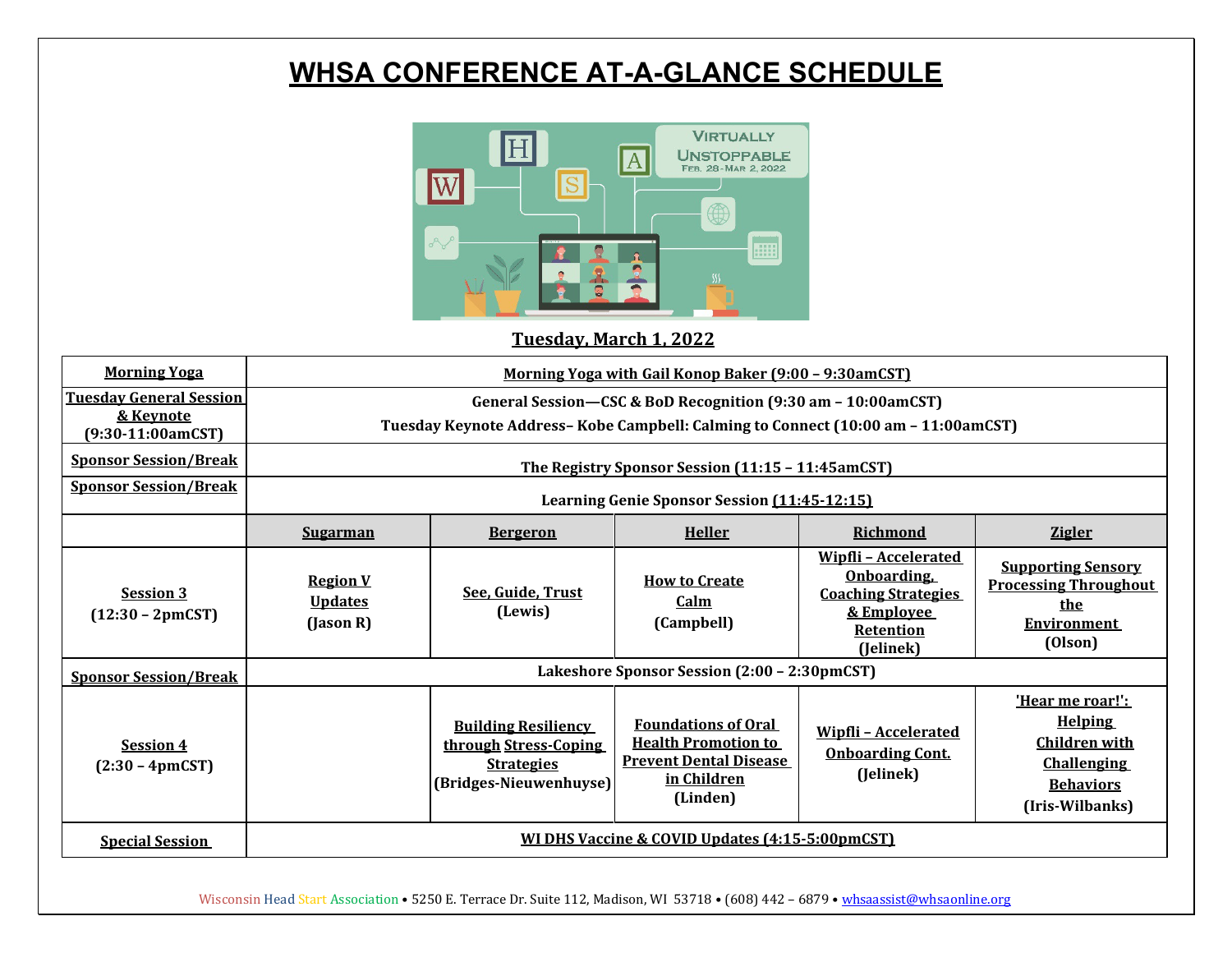## **WHSA CONFERENCE AT-A-GLANCE SCHEDULE**



### **Wednesday, March 2, 2022**

| <b>Special Session</b><br>(8:45-9:00amCST)                                              | Special Guest Appearance: Governor Tony Evers (8:45-9:00amCST)                                                                                                                                                                            |                                                                                                                                                  |                                                                                                                                                                             |                                                                                                                  |                                                                                                                                                               |  |  |
|-----------------------------------------------------------------------------------------|-------------------------------------------------------------------------------------------------------------------------------------------------------------------------------------------------------------------------------------------|--------------------------------------------------------------------------------------------------------------------------------------------------|-----------------------------------------------------------------------------------------------------------------------------------------------------------------------------|------------------------------------------------------------------------------------------------------------------|---------------------------------------------------------------------------------------------------------------------------------------------------------------|--|--|
|                                                                                         | <b>Sugarman</b>                                                                                                                                                                                                                           | <b>Bergeron</b>                                                                                                                                  | <b>Heller</b>                                                                                                                                                               | <b>Richmond</b>                                                                                                  | <b>Zigler</b>                                                                                                                                                 |  |  |
| <b>Session 5</b><br>$(9 - 10:30amCST)$                                                  | <b>Mindful Movement for</b><br><b>Caregivers</b><br>(Peters)                                                                                                                                                                              | Leadership,<br><u>Partnerships.</u><br>and<br><u>Workforce</u><br>(Bergeron)                                                                     | <b>Supporting Children to</b><br><b>Cope, Build Resilience</b><br>and Heal Through Play<br>(Nicholson)                                                                      | <b>Honoring Culture in the</b><br><b>Classroom with PBS</b><br><b>KIDS</b><br>(Algahaithi & Hoekstra<br>Collins) | <b>Teaching About Native</b><br><b>Americans: Going</b><br><b>Beyond Pilgrims and</b><br><b>Indians in the Early</b><br><b>Childhood Classroom</b><br>(Davis) |  |  |
| <b>Break</b>                                                                            | Innovative Healthcare Solutions Sponsor Break (10:30 - 11:00amCST)                                                                                                                                                                        |                                                                                                                                                  |                                                                                                                                                                             |                                                                                                                  |                                                                                                                                                               |  |  |
| <b>Session 6</b><br>$(11 - 12:30 \text{pmCST})$                                         | <b>COVID Information</b><br><b>Session with Dear</b><br>Pandemic<br>(Jones)                                                                                                                                                               | <b>Harmonizing Staff</b><br><b>Teams Using</b><br><b>Meditation</b> ,<br><b>Mindfulness &amp;</b><br><b>Reflection</b><br>(Bridges-Nieuwenhuyse) | <b>Implementing DLL</b><br><b>Program to your Head</b><br><b>Start Agency:</b><br><b>Empowering and</b><br><b>Supporting DLL</b><br><b>Children with PDSA</b><br>(Gardiner) | <b>Virtual Family</b><br><b>Engagement:</b><br><b>Ingredients</b><br>for Success<br>(Stafford)                   | <b>Multicultural</b><br><b>Montessori</b><br>(Sargusingh)                                                                                                     |  |  |
| <b>Wednesday Closing</b><br><b>Session &amp; Keynote</b><br>$(12:45-2:30 \text{pmCST})$ | Remarks from WI DCF/DPI & Closing Statements from WHSA (12:45 pm - 1:00pmCST)<br>Wednesday Keynote Address - Dr. Barbara Straud: Supporting Social-Emotional Needs and Emotional Communication<br>$(1:00 \text{ pm} - 2:30 \text{pmCST})$ |                                                                                                                                                  |                                                                                                                                                                             |                                                                                                                  |                                                                                                                                                               |  |  |
|                                                                                         | -End of Conference-<br><b>Thank You for Attending!</b>                                                                                                                                                                                    |                                                                                                                                                  |                                                                                                                                                                             |                                                                                                                  |                                                                                                                                                               |  |  |

Wisconsin Head Start Association • 5250 E. Terrace Dr. Suite 112, Madison, WI 53718 • (608) 442 - 6879 • whsaassist@whsaonline.org